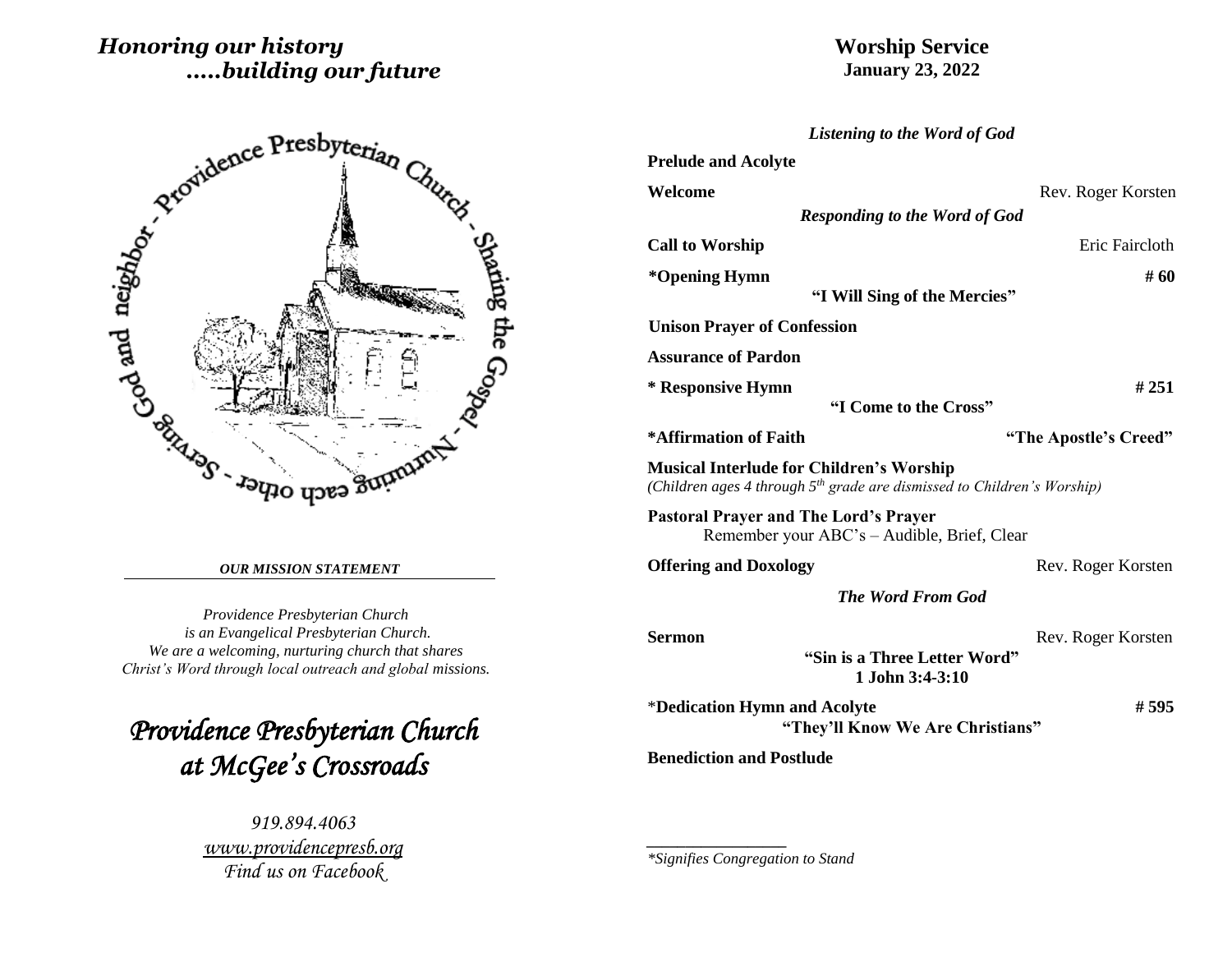#### *For safety/security, no exterior doors will be propped open during service and all doors will be locked during the 11:00 am service.*

*The Sanctuary is available on Sunday mornings for you to come and enjoy a live broadcast.*

**The Congregational Care Committee supplies Prayer Shawls** for anyone who may be in need of physical warmth during the Worship Service. Shawls are located in the entrance. *Please leave the used shawl in your chair and they will be cleaned.*



*A Nursery is offered during Worship Services for infants – 3 year olds. Children ages 4 - 5 th grade are invited to attend Children's Worship after the Affirmation of Faith.*

*Thank you for placing any discarded bulletins in the blue recycle bin.*

#### **SERVICE SCHEDULE**

#### **Assisting in Worship This Sunday:**

**Acolyte:** Madeline Jones **Children's Worship:** Miriam Lambert **Elder of the Month:** Vickie Faircloth **Greeters:** Session **Lay Leader:** Eric Faircloth **Nursery:** Carolyn Johnson and Arline Mott **Prayer Team:** Allison Nelms **Security:** Kent Walton **Ushers:** Tony Bryant, John Kopanski, and John Mott

#### **Assisting in Worship Next Sunday, January 30:**

**Acolyte:** Isabel Roberts **Children's Worship:** Annah Creech **Elder of the Month:** Vickie Faircloth **Greeters:** Session **Lay Leader:** David Collier **Nursery:** Kristy Stephenson and Eva Stephenson **Prayer Team:** Annah Creech **Security:** Kent Walton **Ushers:** Donna Stolle, Tony Bryant, and Jeff Wood

#### *Weekly Statistics*

| 2021 General fund Receipts through December  \$344,405.67 |  |
|-----------------------------------------------------------|--|
| 2021 General Fund Expenses through December \$293,620.64  |  |
|                                                           |  |
|                                                           |  |
| General Fund Receipts so far for January \$16,233.47      |  |
|                                                           |  |
|                                                           |  |
|                                                           |  |
|                                                           |  |

#### **Ministries of Providence Presbyterian Church**

The People of Providence Presbyterian Church Reverend

| Roger Korsten<br><b>Session</b> |                                                        |                     |
|---------------------------------|--------------------------------------------------------|---------------------|
|                                 |                                                        |                     |
| Fellowship                      | Mission & Outreach                                     | Worship             |
| Donna Stolle                    | John Kopanski                                          | Vickie Faircloth    |
|                                 | Class of 2023                                          |                     |
| Christian Education             | Personnel                                              | Property            |
| Kristy Stephenson               | John Pickens                                           | John Mott           |
|                                 | Class of $2024$                                        |                     |
| Congregational Care             | Financial                                              | Long Range Planning |
| Kent Walton                     | Don Sturgis                                            | Jeff Wood           |
| <b>Accounting Treasurer</b>     | Administrative Assistant                               | Clerk               |
| <b>Bob Stolle</b>               | Cindy Lynch                                            | <b>Rich Lambert</b> |
| <b>Collections Treasurer</b>    | Music Director/Organist/Pianist                        | Pianist             |
| Ann Benson                      | <b>Brittany Jones</b>                                  | Angie Searcy        |
| Sunday School Superintendent    | <b>Technical Support</b>                               | Website             |
|                                 | Kristy Stephenson Travis Jones, Sam & Wendy Stephenson | David Nelms         |

#### **CHURCH CALENDAR**

**Today at Providence:** Youth Meet 6:00 pm Praise and Prayer Service 6:30 pm

#### **Weekly Events:**

#### **Jan. 24.** Fellowship & Fitness Walking Group 11:00 am Mission & Outreach Com. Meeting 11:00 am

- **Jan. 26.** Fellowship & Fitness Walking Group 11:00 am Children's Christian Ed Committee Meeting 7:00 pm Adult Choir Practice 7:30 pm Choir Room
- **Jan. 28.** Fellowship & Fitness Walking Group 11:00 am Youth Leave For Beach Mountain Ski Trip
- **Jan. 29.** Men's Breakfast Bible Study 7:00 am

#### **Upcoming Events:**

- **Jan. 30.** Sunday School 9:45 am Sunday Worship Service 11:00 am Youth Return From Ski Trip
- Jan. 31. Worship Committee Meeting 10:00 am Fellowship & Fitness Walking Group 11:00 am
- Feb. 2. Fellowship & Fitness Walking Group 11:00 am Adult Choir Practice 7:30 pm Choir Room
- Feb. 4. Fellowship & Fitness Walking Group 11:00 am
- **Feb. 5.** Dolls On Mission Ministry Workshop 9:00 am